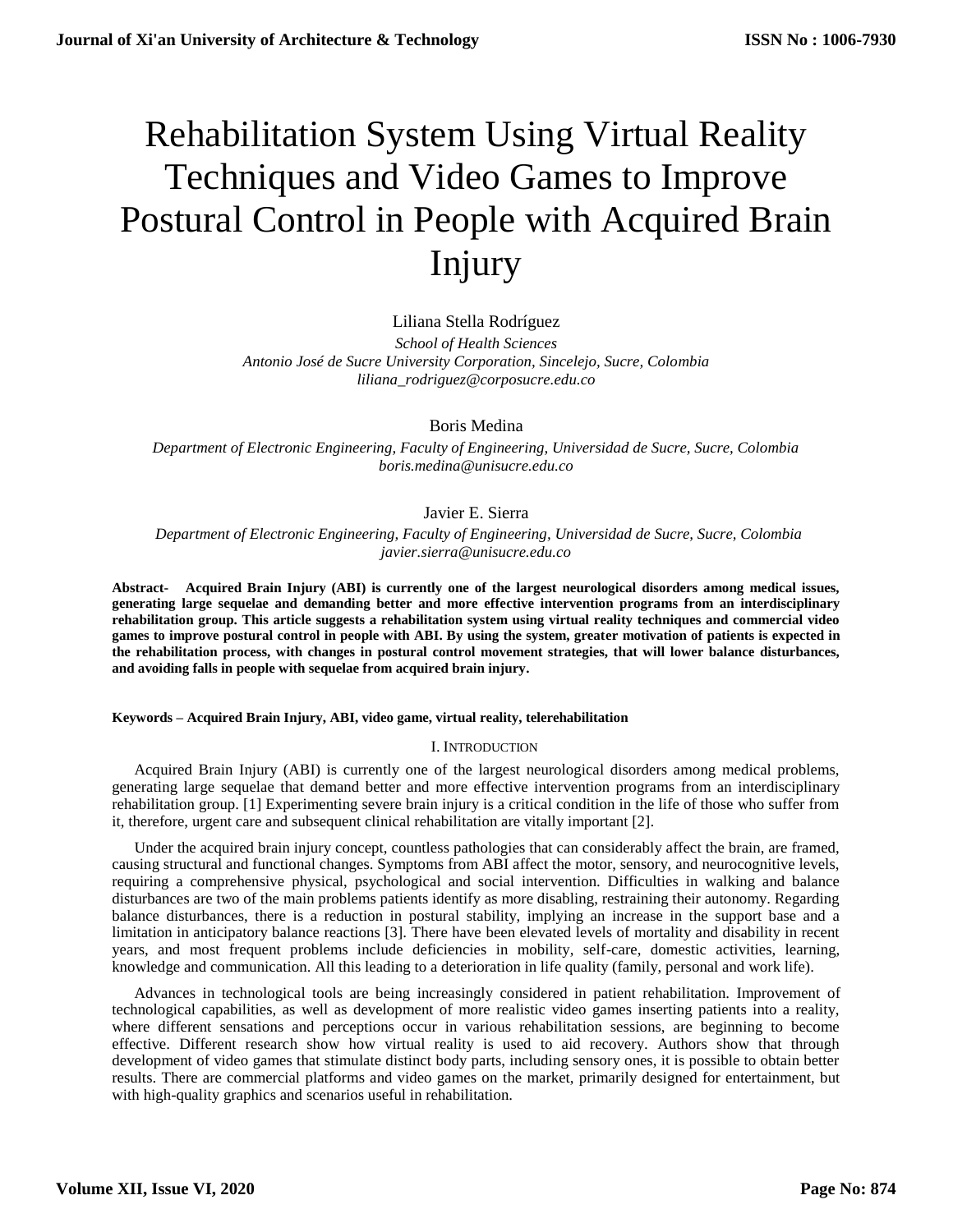Technological tools are diverse (Xbox, Kinect, Nintendo, 3D glasses, sensors, controls, and others) and depending on the rehabilitation requirements, they could be used this way. Even though technological advances have been high in the entertainment sector, very little has been incorporated into treatment protocols in rehabilitation centers, mainly because neither protocols have been generated according to pathologies, nor a robust system, showing management of the patient's recovery, has been proposed.

## II. STATE OF THE ART

Cocaro (2019) carried out a research on the application, feasibility and effectiveness of recent technologies in virtual (VR) and augmented (AR) reality in rehabilitation institutions. It showed that the articles selected for the analysis, combine application of virtual reality and conventional treatments, along with evaluation of variables such as stability/balance, mobility, and pain in patients with neurological pathologies. It established that management in a rehabilitation center, whether public or private, should evaluate cost-benefits of current use of VR and AR, since results as a sole therapy are not promising. Nonetheless, if it is shown that it concatenates well with conventional therapies in which positive effects are found, findings should be considered and the possibility of preparing professionals for the next technological advances should be evaluated [4].

In the research carried out by Cabezuelo (2016), in stroke patients from Jaén, Spain, the main scientific evidence evaluating virtual reality therapy effects was gathered and analyzed. As a result, solid evidence was obtained that virtual reality therapy serves to improve walking and balance in stroke [1].

From another perspective, Silva (2015) researched the effect of a combined VR rehabilitation program with conventional therapy in patients with chronic stroke for improving balance (BERG scale) and functional independence in Rio Grande, Brazil. A quasi-experimental study with a control group not randomized with 10 patients, was carried out including kinesiotherapy exercises, Nintendo Wii, and learning transfer in their sessions. Patients obtained significant improvements in three specific tasks: "dressing lower body," transfers from bathtub and shower, and "locomotion: stairs," as well as a significant increase in balance. For this reason, it was possible to conclude that there is a positive VR influence as a complement to conventional therapy in the rehabilitation of balance and functional capacity after a stroke, and to confirm the feasibility of the proposed combined rehabilitation program [5].

To prove the virtual reality importance in the physical rehabilitation process, a research is highlighted, purpose of which, was to determine if virtual reality for therapeutic purposes, contributes to improvements in motor function recovery. This was done through a systematic review of the Cochrane Original, Joanna Briggs Connect, Medline/Pubmed, Cinahl, Scopus, Isi Web of Science, and Sport-Discus databases; articles of which, included those published in the last 5 years, in English and/or Spanish, carried out in stroke patients, and using VR to improve motor function. Finally, 4 systematic reviews and 21 randomized controlled trials were selected. Most studies aimed to improve upper limb motor function and improve daily living performance activities. Even, one article aims to improve lower limb motor function to improve gait, as well as improve static-dynamic balance. Results show that there is strong scientific evidence of the beneficial effects of RV on motor recovery of the upper limb in stroke patients [6].

#### III. PROPOSED SYSTEM

## *3.1 Definition of Virtual Reality*

Virtual Reality (VR) is a computer simulation that can be physically experienced and interacts with the user's senses to create an alternative reality [7]. To this aim, the system simulates the sensory perceptions that make the user feel immersed in that world and can take those perceptions as real. Therefore, the system must generate perceptions in real time so that it allows the user to interact with the environment through sensory channels. Virtual reality is based on three fundamental principles: immersion, interaction and imagination. It is a technology currently attracting great interest in many companies due to its enormous strategic potential [6].

Virtual reality must allow interaction through input devices, in such a way that virtual environment modification and reception of sensory responses to the user, are made possible. This is achieved by generating immediate responses in the virtual world to user interactions, so that time in the virtual be the same as real time.

## *3.2 Commercial Video Games and Virtual Reality (VR)*

There is a category of commercial video games, aiming to achieve a practical purpose in addition to entertaining, combining sports activities (exergame) with games. Their aim for the user is to carry out physical exercise, fueling his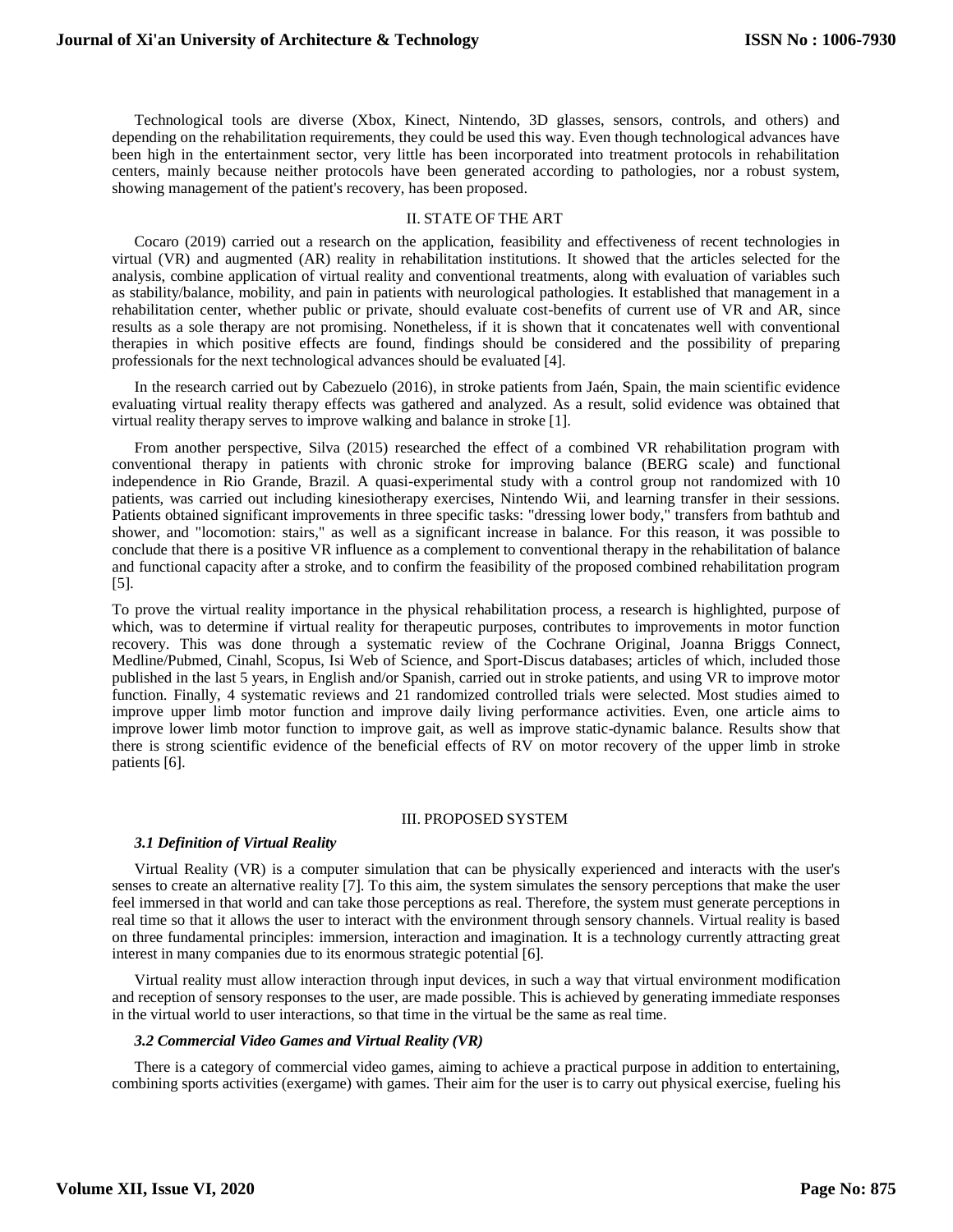motivation through the mechanics usually used in games, i.e., through scores, challenges, achievements and others [8]. This is especially useful for people who ought to carry out physical exercise for health reasons.

Use virtual reality games allows people with any type of disability to carry out rehabilitation sessions by playing a game, and this allows the user to carry out the sessions with more motivation and for a longer time. Furthermore, the games allow adaptability to the motor abilities of the player, without causing him excessive effort [9].

#### *3.3 Proposed System Using Commercial Video Games*

A system called 3DSmartRehab is proposed. It is a comprehensive system that includes the commercial virtual reality platform, managed through web software and making possible to track the telerehabilitation benefits. Figure 1 shows the system, where the virtual workspace is observed, including a 9m2 space, virtual reality glasses, motion sensors, a computer with a graphics card and processing capacity, and controls to interact in the virtual world. Through the computer, interest data is sent to a web server in charge of recording information on the evolution of patients and behavior of the virtual platform. The system allows to incorporate different rehabilitation protocols, in such a way that it is possible to determine their effectiveness.



Figure 1. Proposed Telerehabilitation System

Regarding the virtual platform, this has an exit interface imposed due to its results in terms of immersion sensation called head-mounted display (HDM), commonly known as a helmet, glasses or virtual reality viewer. HDMs work by placing a high-resolution screen a few inches from the user's eyes and hiding the rest of the user's vision field, so that he can only see the screen. The screen offers each eye an adequate view of the virtual world to generate a feeling of depth like that obtained in the real world. The virtual reality viewer is generally accompanied by a locator that monitors the position and rotation of the helmet so that a precise point of view is shown on the screen, very consistent with the actual position of the user. Figure 2 shows the location of the sensors.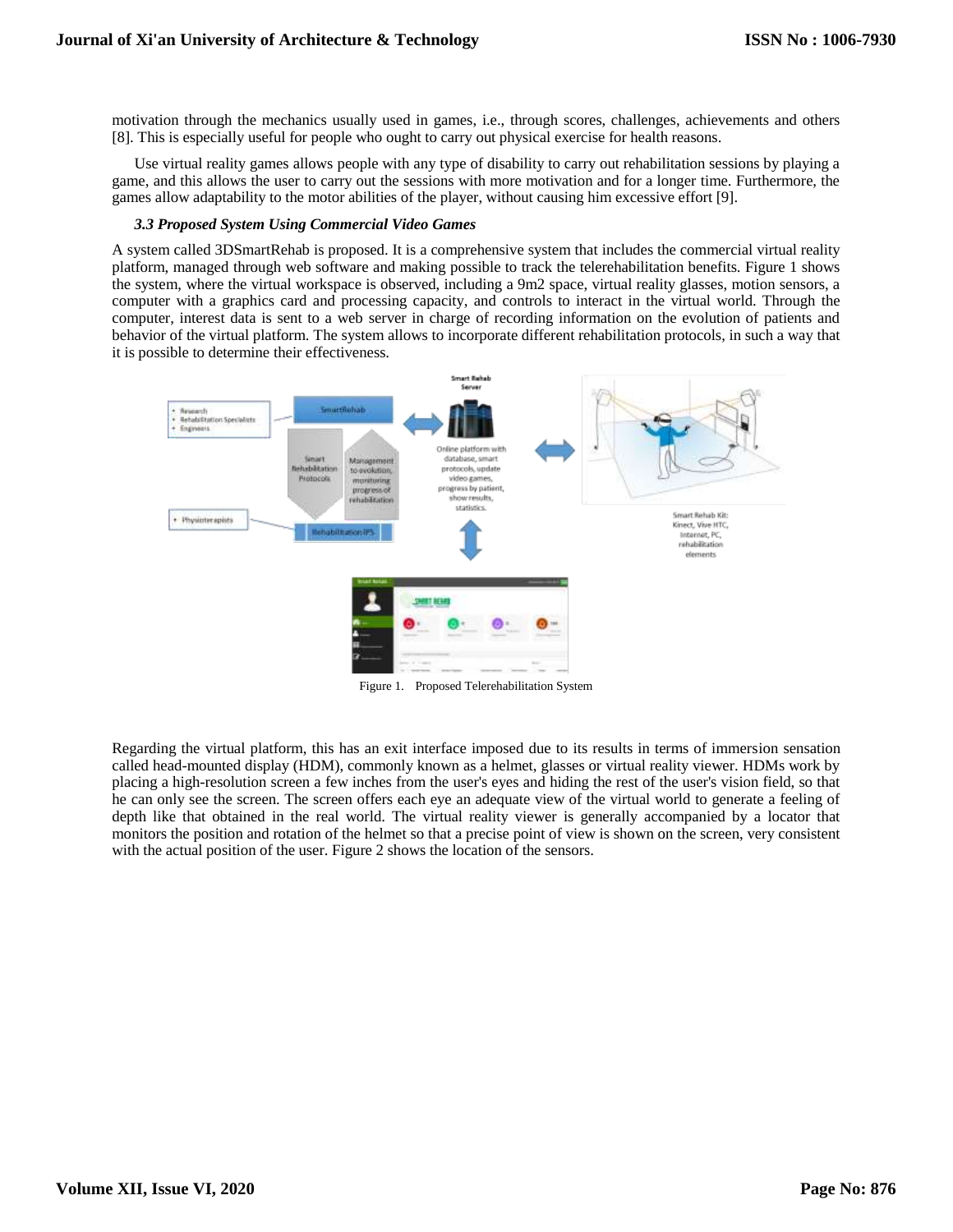

Figure 2. Location of the sensors in the telerehabilitation site

For the system performance, use of the HTC-Vive® device is proposed, developed by the HTC company in collaboration with the Valve company (Steam platform owner) [10]. The device is designed to go even further than the rest in terms of virtual reality perception. Vive offers a laser-based tracking system that not only obtains head rotation but also head position in space within a very wide range (one room). The system is accompanied by two controls, one for each hand, position of which, is also analyzed and used to control the position of the hands of the avatar or objects in the video game. The screen used by this device has a resolution of 2400x1800 pixels, which along with the great position tracking system, produces a virtual reality experience of excellent quality. Nonetheless, the device requires installation of monitoring devices in the room where it will be used, which can be complex for sporadic or not so amateur players.

## *3.3 Analysis of Possible Commercial Video Games to Be Used*

Table 1 shows some commercial video games that can be used in telerehabilitation, tested by physical therapists and some patients, identifying with them how they can be incorporated into rehabilitation protocols. Likewise, figure 3 shows use of the rehabilitation system.

| <b>Video Games</b>        | <b>Features</b>                                                                                                                                                                                                                                                                                               | Image |
|---------------------------|---------------------------------------------------------------------------------------------------------------------------------------------------------------------------------------------------------------------------------------------------------------------------------------------------------------|-------|
| VR Super Sports<br>$[11]$ | This game is a full body virtual reality<br>experience. Each sport has 3 difficulties<br>for all ages and skill levels. It includes<br>the following games:<br>• Bowling<br>• Homerun Derby<br>$\cdot$ Soccer<br>• Basketball<br>• Japanese Archery<br>• Clay Shooting:<br>$\bullet$ Boxing<br>$\bullet$ Kart |       |
| Beat Saber [12]           | Beat Saber is an immersive rhythm<br>experience. It has levels made by hand<br>through musical rhythms, surrounded by<br>a futuristic world. It allows exercise<br>while dancing and cutting the rhythms. It<br>works through campaigns to improve<br>every day while completing goals and<br>challenges.     |       |

#### Table 1. Possible Commercial Video games to Be Used in Telerehabilitation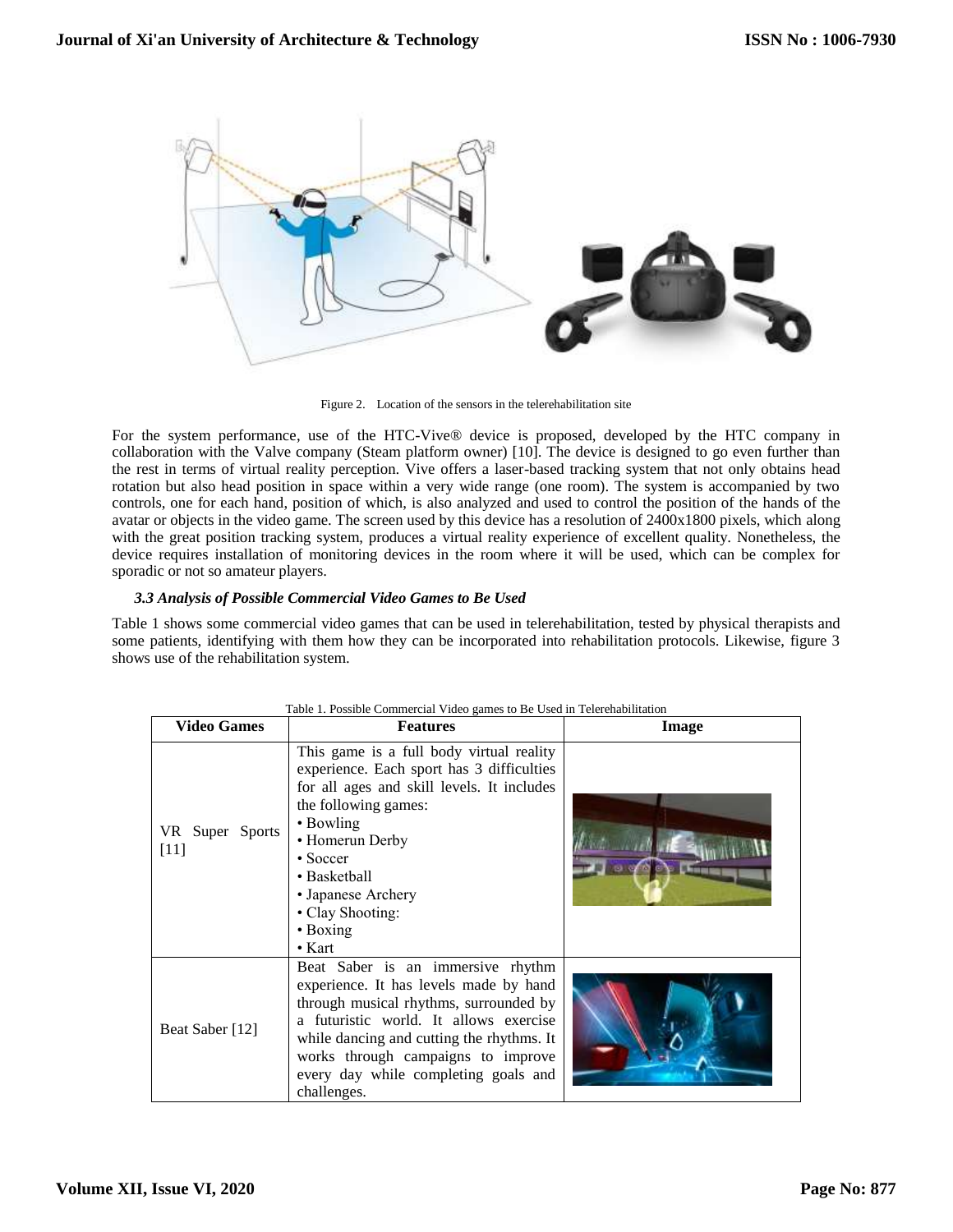| Job Simulator [13]                | The game shows a world where robots<br>have replaced all human jobs. It allows<br>to use hands to stack, manipulate, throw<br>and crush physics objects in an<br>inexplicably satisfying way.                                                                                                    |  |
|-----------------------------------|--------------------------------------------------------------------------------------------------------------------------------------------------------------------------------------------------------------------------------------------------------------------------------------------------|--|
| Model<br>Kit<br>Simulator VR [14] | The game allows for a casual simulation<br>where players can assemble and paint<br>simple model kits. Ideal for people<br>looking for a virtual reality leisure<br>experience.                                                                                                                   |  |
| Gadgeteer [15]                    | It's a physics-based virtual reality puzzle<br>game in which chain reaction machines<br>are built to solve fun and intricate<br>puzzles. Their machines use devices to<br>launch, hit, and spin around, creating<br>chain reactions that can even end up<br>shattering the space-time structure. |  |



 $(a)$  (b)

Figure 3. Use of the Virtual Reality Kit with (a) Beat Saber and (b) VR Super Sports games.

## IV.CONCLUSION

Technological advances can be incorporated into physical rehabilitation processes of patients with mobility impairments. Patients with Acquired Brain Injury (ABI) can benefit from incorporating virtual reality and video games into their treatments, so that they get motivated to autonomously perform their exercises, and thus, allowing reduction of balance disturbances and avoiding risk of falls. Commercial video games are a good option to be applied in treatments, since they have scenarios to advance in the rehabilitation protocols.

## REFERENCES

- [1] A. Cabezuelo-González, "Efectividad de la realidad virtual en tratamiento del accidente cerebrovascular," Universidad de Jaén, 2016.
- [2] I. G. Pastor, "El daño cerebral sobrevenido: un abordaje transdisciplinar dentro de los servicios sociales," *Interv. Psicosoc.*, vol. 17, no. 3, 2008, [Online]. Available: http://scielo.isciii.es/scielo.php?pid=S1132-